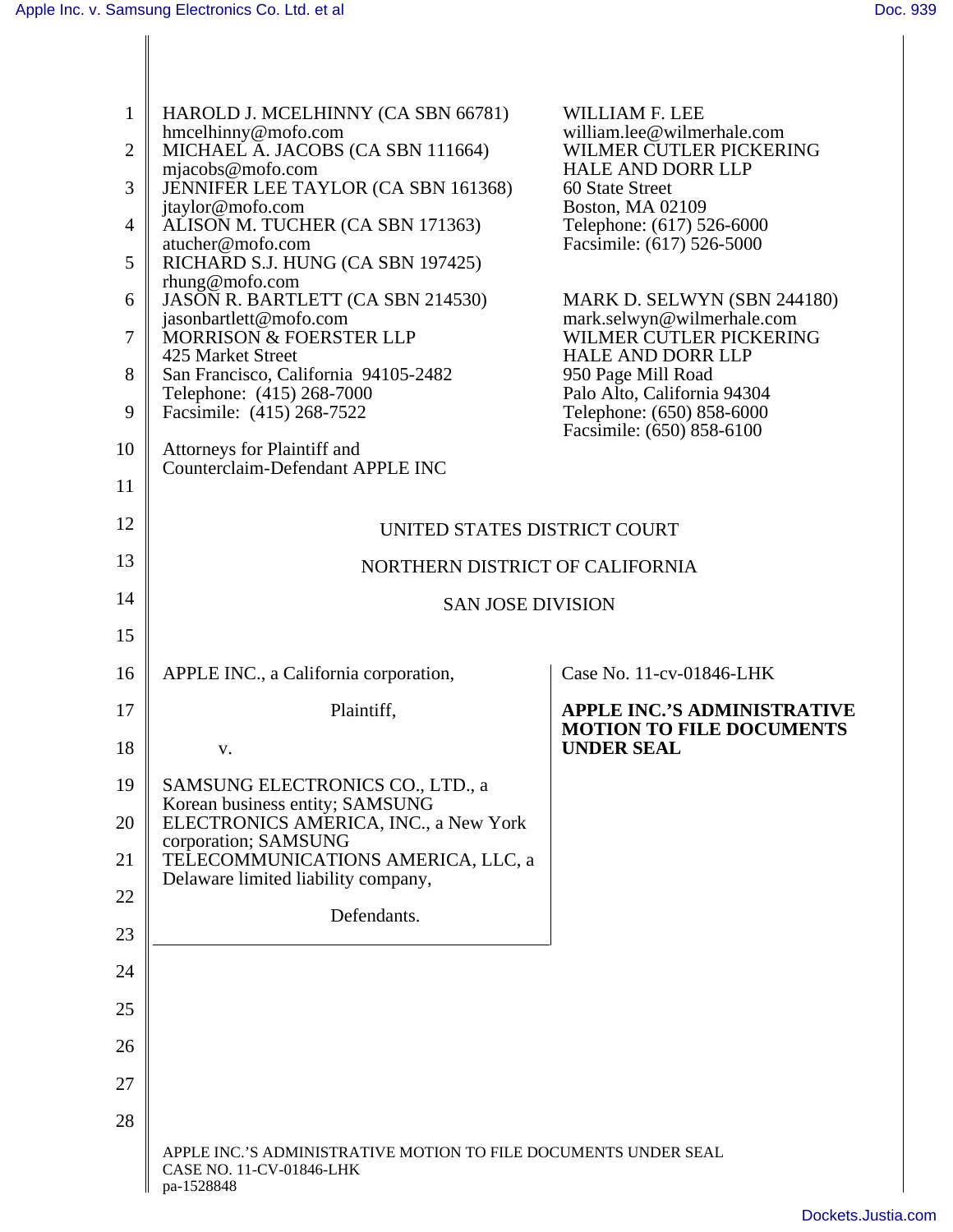|                  | In accordance with Civil Local Rules 7-11 and 79-5, and General Order No. 62,                                |  |  |  |
|------------------|--------------------------------------------------------------------------------------------------------------|--|--|--|
|                  | Apple Inc. ("Apple") submits this motion for an order to seal the following documents or portions            |  |  |  |
| 3 <sup>1</sup>   | thereof:                                                                                                     |  |  |  |
|                  | The confidential, unredacted version of Apple's Motion to Strike Portions of Samsung's                       |  |  |  |
| 5 <sup>1</sup>   | Expert Reports ("Motion");                                                                                   |  |  |  |
| $\sigma$         | The confidential, unredacted version of Apple's [Proposed] Order to Strike Portions of                       |  |  |  |
| $\tau$           | Samsung's Expert Reports ("Proposed Order"); and                                                             |  |  |  |
| 8                | Exhibits to the Declaration of Marc J. Pernick in Support of Apple's Motion to Strike                        |  |  |  |
| 9 <sup>1</sup>   | Portions of Samsung's Expert Reports ("Pernick Decl.") that have been designated                             |  |  |  |
| 10               | confidential.                                                                                                |  |  |  |
| 11               | Exhibits 2, 12, 13, 18, 19, 27, 31, 34, and 35 contain information that is highly                            |  |  |  |
|                  | 12   confidential as set out in the Declaration of Cyndi Wheeler in Support of Apple's Administrative        |  |  |  |
|                  | 13    Motion to File Documents Under Seal ("Wheeler Declaration"), filed herewith under seal. It is          |  |  |  |
|                  | 14 Apple's policy not to disclose or describe to third parties its confidential design, trade secrets, or    |  |  |  |
| $15 \parallel$   | product development. (Wheeler Declaration $\P$ 4.) The Apple-confidential material in Exhibits 2,            |  |  |  |
|                  | 16   12, 13, 18, 19, 27, 31, 34, and 35 to the Pernick Declaration relates to such trade secret              |  |  |  |
| 17               | information, as detailed in the Wheeler Declaration. $(Id, \P 2)$ This information is highly                 |  |  |  |
| 18 <sup>  </sup> | confidential to Apple. ( <i>Id.</i> $\P$ [2-3.) The information described above could be used by Apple's     |  |  |  |
|                  | 19 competitors to Apple's disadvantage if disclosed publicly. ( <i>Id.</i> 13) The relief requested in this  |  |  |  |
|                  | 20 motion is necessary and is narrowly tailored to protect confidential information, focusing only on        |  |  |  |
| 21               | specific portions of the documents at issue. $(Id. \P 5.)$                                                   |  |  |  |
| 22               | Exhibits 21-24 contain information that is highly confidential as set out in the                             |  |  |  |
| $23 \parallel$   | Declaration of Erica Tierney in Support of Apple's Administrative Motion to File Documents                   |  |  |  |
|                  | 24   Under Seal ("Tierney Declaration"), filed herewith under seal. It is Apple's policy not to disclose     |  |  |  |
| $25 \parallel$   | or describe to third parties its confidential design, trade secrets, or product development. (Tierney        |  |  |  |
|                  | 26   Declaration (3.) The Apple-confidential material in Exhibits 23-24 to the Pernick Declaration           |  |  |  |
| 27 <sub>1</sub>  | relates to such trade secret information, as detailed in the Tierney Declaration. ( <i>Id.</i> $\P$ 2.) This |  |  |  |
| 28               | information is highly confidential to Apple. ( <i>Id.</i> $\P$ 3.) The information described above could be  |  |  |  |
|                  | APPLE INC.'S ADMINISTRATIVE MOTION TO FILE DOCUMENTS UNDER SEAL<br>CASE NO. 11-CV-01846-LHK<br>pa-1528848    |  |  |  |